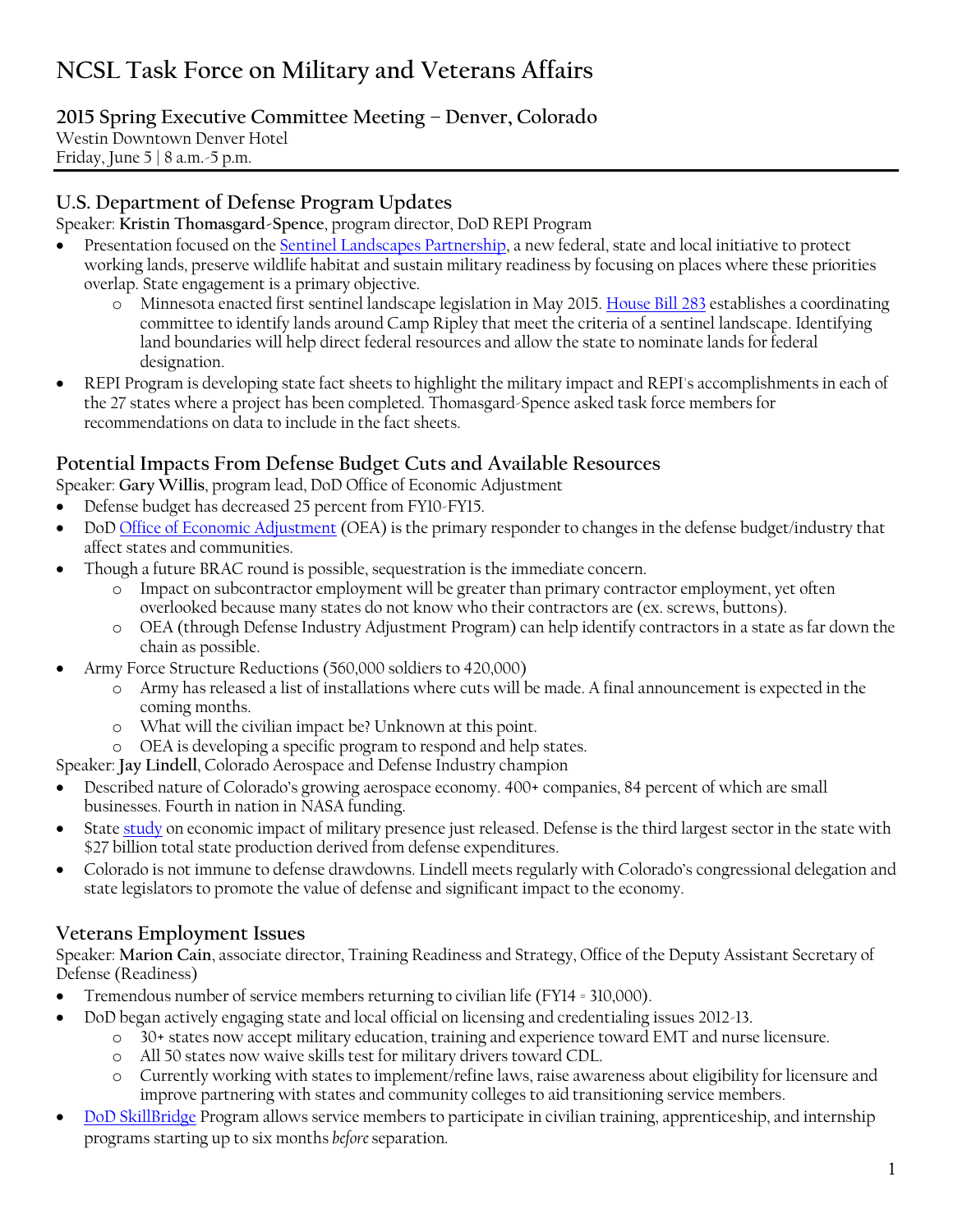# **Connecting Veterans to Careers in Agriculture**

Speaker: **James McCormick**, director, West Virginia Veterans and Warriors to Agriculture Program

- West Virginia enacted legislation in 2014 [\(SB 469\)](http://www.legis.state.wv.us/Bill_Status/bills_text.cfm?billdoc=sb469+intr.htm&yr=2014&sesstype=RS&i=469) creating the West Virginia [Veterans and Warriors to Agriculture](http://wvpublic.org/post/program-turning-warriors-farmers-across-wva) Program, the first state in the nation to do so. The goal is to assist veterans in the transition to civilian life through education on farming, beekeeping and business practices. The program leases state land to veterans at affordable prices and provides marketing assistance for their products. The program also helps veterans with PTSD and TBI readjust and heal through agriculture therapy.
- More than 250 veterans have graduated from the program or are currently in training. 105 are operating small farms and 80 are producing honey. Incarcerated veterans are also involved.

Speaker: **Rich Murphy**, program manager, Veterans to Farmers, Denver

- The organizatio[n Veterans to Farmers](http://veteranstofarmers.org/) trains veterans to run greenhouses.
- Many returning veterans do not wish to continue the occupation they learned in the military, especially for those dealing with PTSD and other disabilities.
- "Therapy is in the field"

# **Open Dialogue with Colorado's Adjutant General**

Speaker: **Maj. Gen. H. Michael Edwards**, adjutant general of Colorado

- Responsible for the command administration of more than 5,000 Army and Air National Guard members, serves as the executive director of the Department of Military and Veterans Affairs and is a member of the governor's cabinet.
- Has responsibility for the Colorado National Guard's primary missions of national defense and state emergency response as well as supporting the missions of the Civil Air Patrol's Colorado Wing, consisting of more than 2,500 volunteers.
- Takes pride in working with Colorado's state legislators and stressed the importance of relationships.
- Colorado has five state veterans' nursing homes that are under the direction of the Colorado Department of Human Services.
- The Colorado Board of Veterans Affairs, under the Colorado Division of Veterans Affairs, provides \$1 million each year in grant funding.
- Current restructuring issues for the Army are unfortunate and noted the Air Force went through them in 2012.
- Hope the Army and National Guard could come together in consideration of the budget.
- Colorado doesn't have a Commander's Council, but the Army and Air Guard conduct general officers meetings with approximately seven people in attendance.

# **Arts and the Military**

Speaker: **Jay Dick**, senior director, State and Local Government Affairs, Americans for the Arts

- National Initiative for Arts and Health in the Military advances the arts in health, healing, and health care for military service members, veterans, their families and caregivers.
- Research and proven results that veterans engaging in gardening, visual arts, music, symbolism, mindful breathing and expressive writing provide for a stronger well-being for veterans.
- Engaging in the arts can relieve stress, increase self-esteem, improve health, and minimize anxiety and PTSD symptoms, depression and loneliness.
- Have conducted cross-sector dialogue since 2011, including three national summits on arts, health and wellness.
- Key2015activitiesinclude:1.2015National Summit: Advancing Research in the Arts for Health and Well-Being across the Military Continuum at NIH (Feb.) 2. MOAs with the VA and VHA. 3. American Legion Auxiliary Statement of Collaboration 4. "Arts Deployed" Guide and Webinar Series 5. VA Healthcare Practitioner Training Pilot Project in Lyons, NJ (March) 6. National Veterans Creative Arts Festival, Durham, N.C. (Oct.) 7. National Directory

#### **State Services for Veterans**

Speaker: **Ben Mestas**, director, Colorado Division of Veterans Affairs

 The U.S. Department of Veterans Affairs divides its shared missions among three organizations to create a dynamic partnership that includes: 1[. Veterans Health Administration \(VHA\)](http://www.va.gov/JOBS/VA_In_Depth/oneva.asp#1) manages one of the largest healthcare systems in the world. 2. [Veteran Benefits Administration \(VBA\)](http://www.va.gov/JOBS/VA_In_Depth/oneva.asp#2) supplies compensation and vocational assistance to disabled